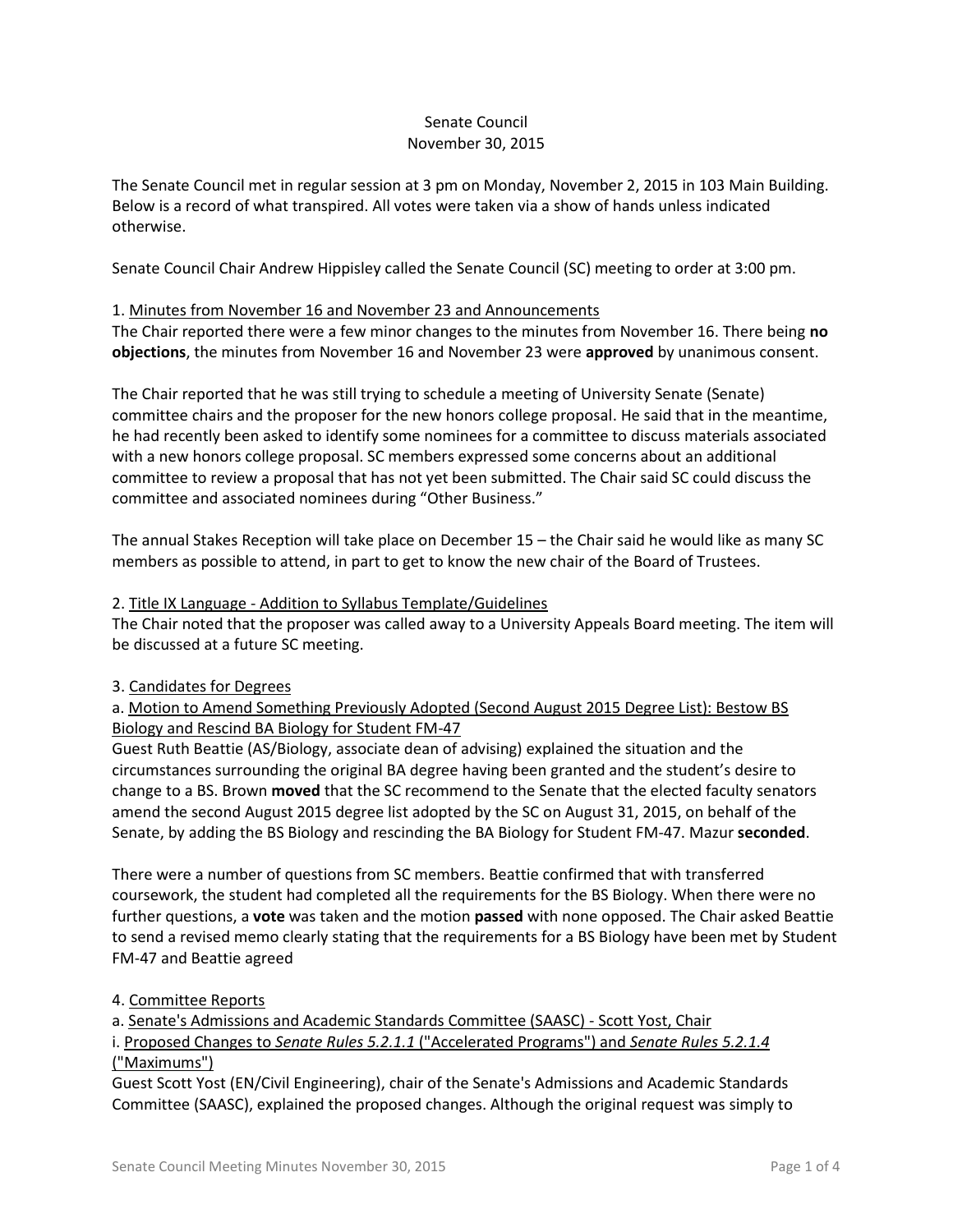include International Baccalaureate (IB) exams in the list of maximums that could be counted towards an undergraduate degree, Yost said that the SAASC discovered an additional discrepancy – in a prior section, the *Senate Rules* (*SR*) mention giving credit for IB courses, although credit is only given for exams. There were a few questions from SC members.

The Chair said that the **motion** was to approve the proposed changes to *Senate Rules 5.2.1.1* and *Senate Rules 5.2.1.4*. Because the motion came from committee, no **second** was required. A **vote** was taken and the motion **passed** with none opposed**.**

# ii. Proposed Changes to *Senate Rules 5.2.4.2* ("Excused Absences")

Yost explained the proposed changes to *Senate Rules 5.2.4.2*. Yost explained that the impetus for the change was a request from the Ombud to clarify the matter of excused and unexcused absences. Specifically, the *Senate Rules* say that a student shall not be penalized for excused absences, but there is seemingly contradictory language that requires a student to withdraw from a class if they miss more than 20% of the scheduled semester's classes, even if some of those absences are excused. Yost said the proposed language came with unanimous approval of SAASC.

The SAASC through revised language tried to clarify that students cannot be penalized for excused absences in any way, including handling situations in which a student has excused absences in excess of one-fifth of the class contact hours, or has any number of unexcused absences. The SAASC proposed that if a student had excused absences in excess of one-fifth of the class contact hours, the student could request a W, the instructor could ask the dean for approval to award a W to the student, or the student and instructor could agree that the instructor would assign an "I" grade. Regarding unexcused absences, the SAASC believed it would be best to give an instructor total autonomy on what to do with unexcused absences, provided the instructor documents it in the course syllabus. If the instructor does not define any absence policy in the course syllabus for unexcused absences, a student cannot be penalized for unexcused absences. Yost said that in general, there was overall confusion about what the rule entailed. The Chair said that the motion was to approve the proposed changes to *Senate Rules 5.2.4.2*. Because the motion came from committee, no **second** was required.

Grossman suggested adding ", unless the student agrees to it in writing" at the end of the sentence about a student having an excused absence on a day when graded work is required. Yost said he could accept that on behalf of the SAASC as a friendly amendment. There was lengthy discussion about the proposed changes, particularly regarding the one-fifth rule. In the current rule for cases where excused absences comprise some portion of the one-fifth of the class contact hours, a student was able to ask for a W, or the instructor could require the student request a W, or the instructor could require the student to receive an I grade for the course. The proposed language was similar to the existing text, but did not oblige a student to request a W if their excused absences were in excess of one-fifth of the class contact hours, although the student could request it. The proposed language also allowed an instructor to give the student a W if the dean also agreed, and if both the instructor and student agreed, the instructor could award an I grade. Some SC members saw the current language about missing one-fifth of the class contact hours as more student friendly than the proposed new language, while others believed the proposed language was less student friendly.

Other issues that arose during the discussion were the difficulty in determining if an absence is excused or not and the meaning of "absence" in the world of distance learning and lectures recorded via Echo 360. Yost clarified that the language about unexcused absences was written to stop the practice of students purposely missing one-fifth of the class contact hours (excused or unexcused) to get a W if they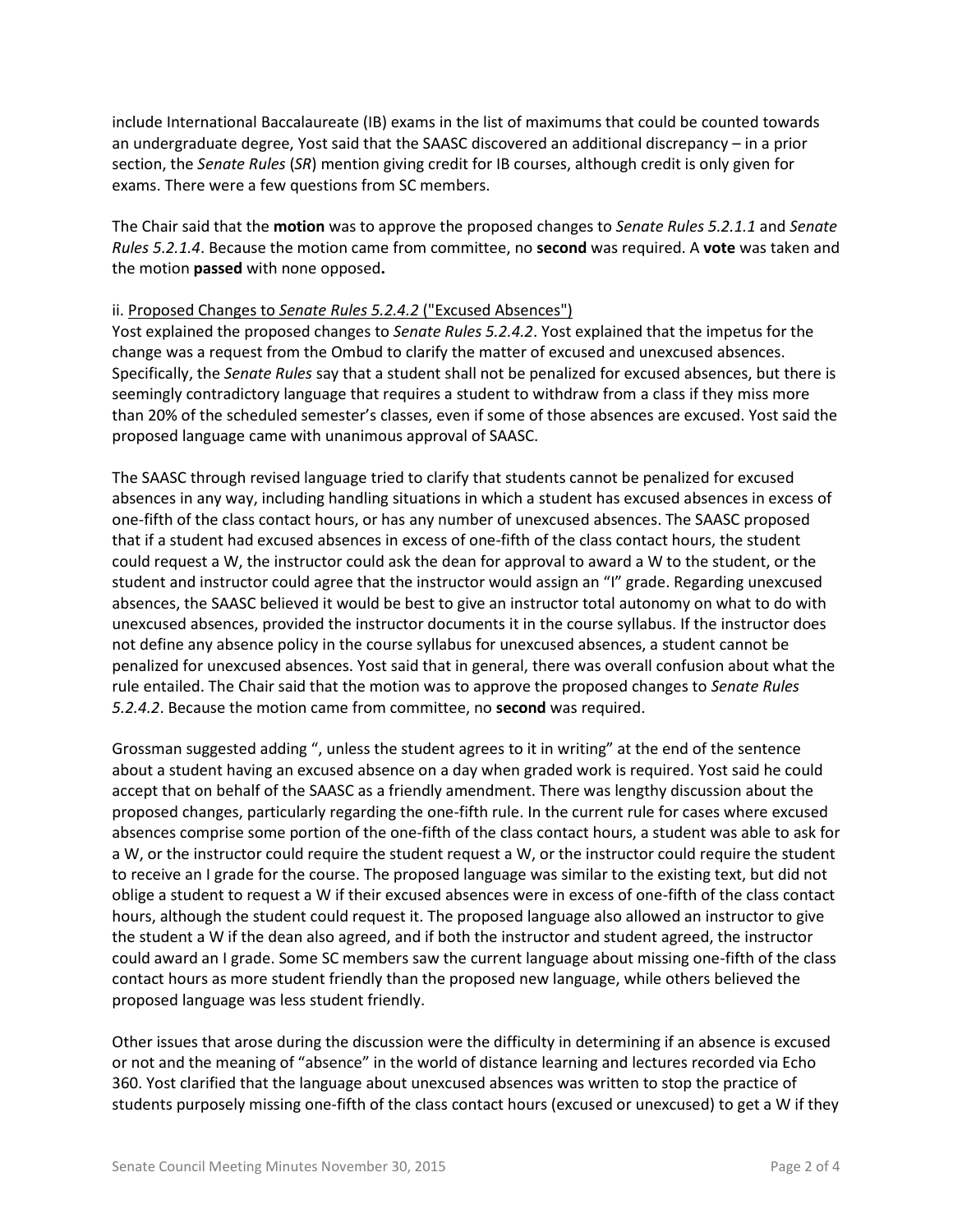want to get out of the class after the last day to drop. Also, including a dean in the decision to force a student to take a W if they have excused absences in excess of one-fifth of the class contact hours (assuming a policy on absences is in the syllabus) was done to ensure that someone beyond the instructor and student is made aware that a student's course load would drop, which could also affect scholarships or financial aid. Discussion on the ability (or lack thereof) of an instructor to force a student to get a W if their excused absences exceeded one-fifth of the class contact hours continued. Yost and others pointed out that an I grade automatically converts to an E after 12 months, casting an I as indirect penalty. Yost opined that the current language appeared to view a W as not being a penalty, but that failing the class was a penalty. Mazur commented that the section being discussed was entitled, "Excused Absences" but the proposed language included a reference to unexcused absences at the end of the section. She also suggested that the Senate Committee on Distance Learning and eLearning (SCDLeL) review the portion of the proposal pertaining to contact hours.

The Chair commented that it appeared there was disagreement among SC members, but no unanimous disagreement. Webb **called the question**. A **vote** was taken and the motion **passed** with none opposed. A **vote** was taken on the motion to approve the proposed changes to *Senate Rules 5.2.4.2*. The motion **failed** with four in favor and five opposed. Wilson commented that the extensive discussion in the SC implied the proposal was not yet ready for discussion by the Senate. The Chair noted that given the lack of any other motion, the proposal will return to the SAASC. Yost asked for guidance about whether or not "one-fifth of the class contact hours" was appropriate terminology to use for all teaching modes. Grossman opined that the primary reason the proposal was defeated was the proposed language that would allow an instructor to force a student to take a W for the course. He acknowledged that while the SAASC kept that language in there to preserve the sentiment of the original language [from the mid-01980s] to give a student the option of a W, SC did not seem to want to preserve that. Grossman suggested a revised proposal that dropped the language allowing an instructor to impose a W. Watt said the Chair should decide where the proposal would go, next. The Chair said he would return the proposal to the SAASC and give Yost a copy of the meeting's minutes to outline SC's concerns.

# 5. Proposed Changes to *Senate Rules 5.4.2.3* ("Conditions of Circumstance for Honorary Degrees," "Titles of Honorary Degrees")

Guest Susan Carvalho (AS/Hispanic Studies, interim dean of the Graduate School) said she had two issues to discuss with SC members. The first pertained to the titles of honorary degrees, adding that SC had requested that the University Joint Committee on Honorary Degrees (UJCHD) propose definitions for the different honorary degree titles. Carvalho explained the proposed definitions to be added to *Senate Rules 5.4.2.3*. Grossman **moved** to approve the proposed changes to *Senate Rules 5.4.2.3* and Mazur **seconded**. There were a few questions from SC members. A **vote** was taken and the motion **passed** with none opposed.

Carvalho then asked SC members to deliberate on the matter of whether or not UK should have any policies regarding rescinding an honorary degree. Carvalho explained there were three options: have a policy that explicitly allows the institution to rescind an honorary degree; have a policy that explicitly prohibits the institution from rescinding an honorary degree; and have no official policy but deal with any concerns on a case-by-case basis. SC members discussed the matter for about five minutes and ultimately took no action.

# 6. University Calendars

Grossman **moved** to approve the University Calendars, as presented (2016 - 2017 Calendar; 2018 - 2019 Calendar, Tentative; 2016 - 2017 Dentistry; 2018 - 2019 Dentistry, Tentative; 2016 - 2017 Law; 2017